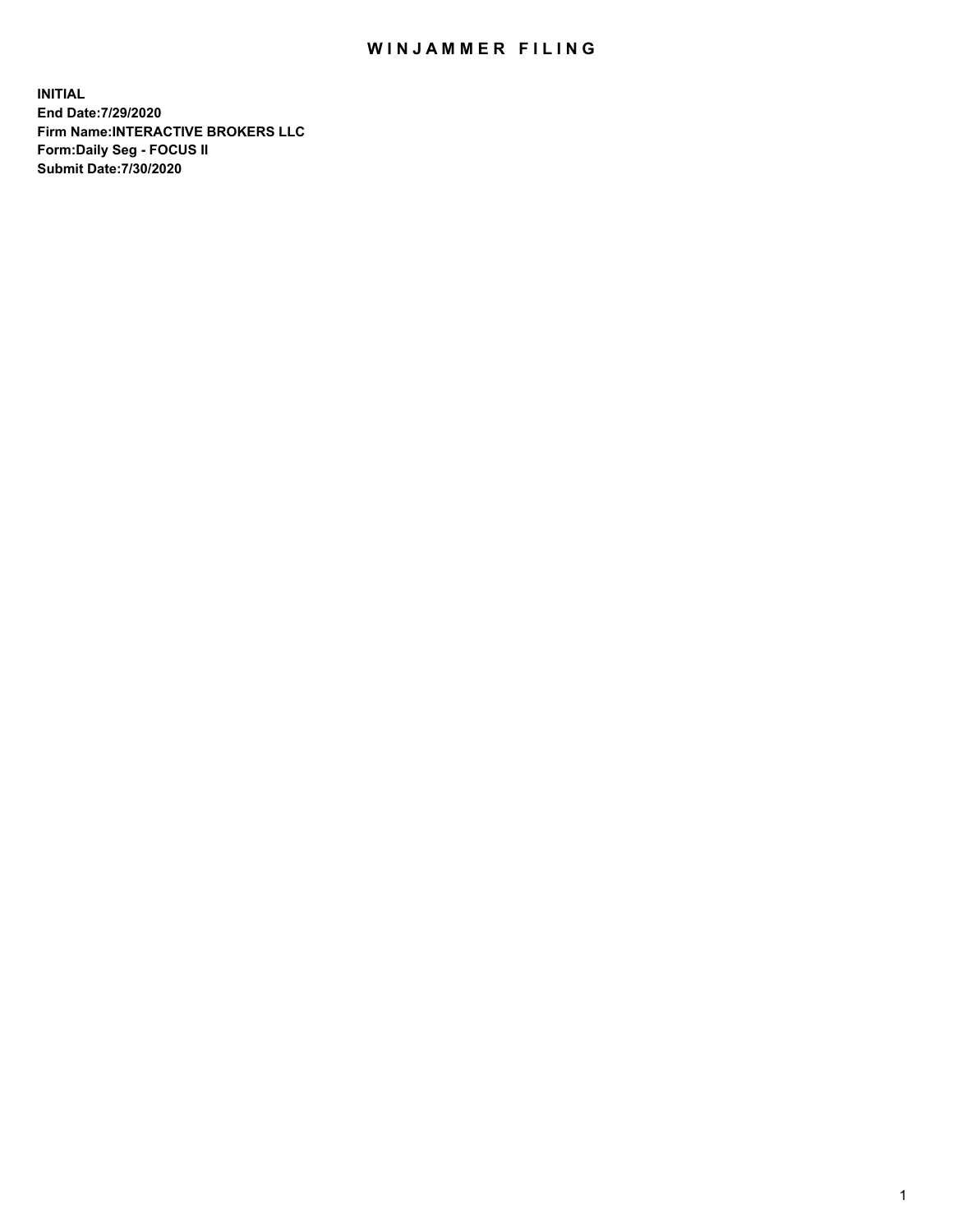**INITIAL End Date:7/29/2020 Firm Name:INTERACTIVE BROKERS LLC Form:Daily Seg - FOCUS II Submit Date:7/30/2020 Daily Segregation - Cover Page**

| Name of Company                                                                                                                                                                                                                                                                                                               | <b>INTERACTIVE BROKERS LLC</b>                                                                  |
|-------------------------------------------------------------------------------------------------------------------------------------------------------------------------------------------------------------------------------------------------------------------------------------------------------------------------------|-------------------------------------------------------------------------------------------------|
| <b>Contact Name</b>                                                                                                                                                                                                                                                                                                           | James Menicucci                                                                                 |
| <b>Contact Phone Number</b>                                                                                                                                                                                                                                                                                                   | 203-618-8085                                                                                    |
| <b>Contact Email Address</b>                                                                                                                                                                                                                                                                                                  | jmenicucci@interactivebrokers.c<br><u>om</u>                                                    |
| FCM's Customer Segregated Funds Residual Interest Target (choose one):<br>a. Minimum dollar amount: ; or<br>b. Minimum percentage of customer segregated funds required:% ; or<br>c. Dollar amount range between: and; or<br>d. Percentage range of customer segregated funds required between:% and%.                        | $\overline{\mathbf{0}}$<br>$\overline{\mathbf{0}}$<br>155,000,000 245,000,000<br>0 <sub>0</sub> |
| FCM's Customer Secured Amount Funds Residual Interest Target (choose one):<br>a. Minimum dollar amount: ; or<br>b. Minimum percentage of customer secured funds required:%; or<br>c. Dollar amount range between: and; or<br>d. Percentage range of customer secured funds required between:% and%.                           | $\overline{\mathbf{0}}$<br>$\overline{\mathbf{0}}$<br>80,000,000 120,000,000<br>0 <sub>0</sub>  |
| FCM's Cleared Swaps Customer Collateral Residual Interest Target (choose one):<br>a. Minimum dollar amount: ; or<br>b. Minimum percentage of cleared swaps customer collateral required:%; or<br>c. Dollar amount range between: and; or<br>d. Percentage range of cleared swaps customer collateral required between:% and%. | $\overline{\mathbf{0}}$<br>$\overline{\mathbf{0}}$<br>0 <sub>0</sub><br>0 <sub>0</sub>          |

Attach supporting documents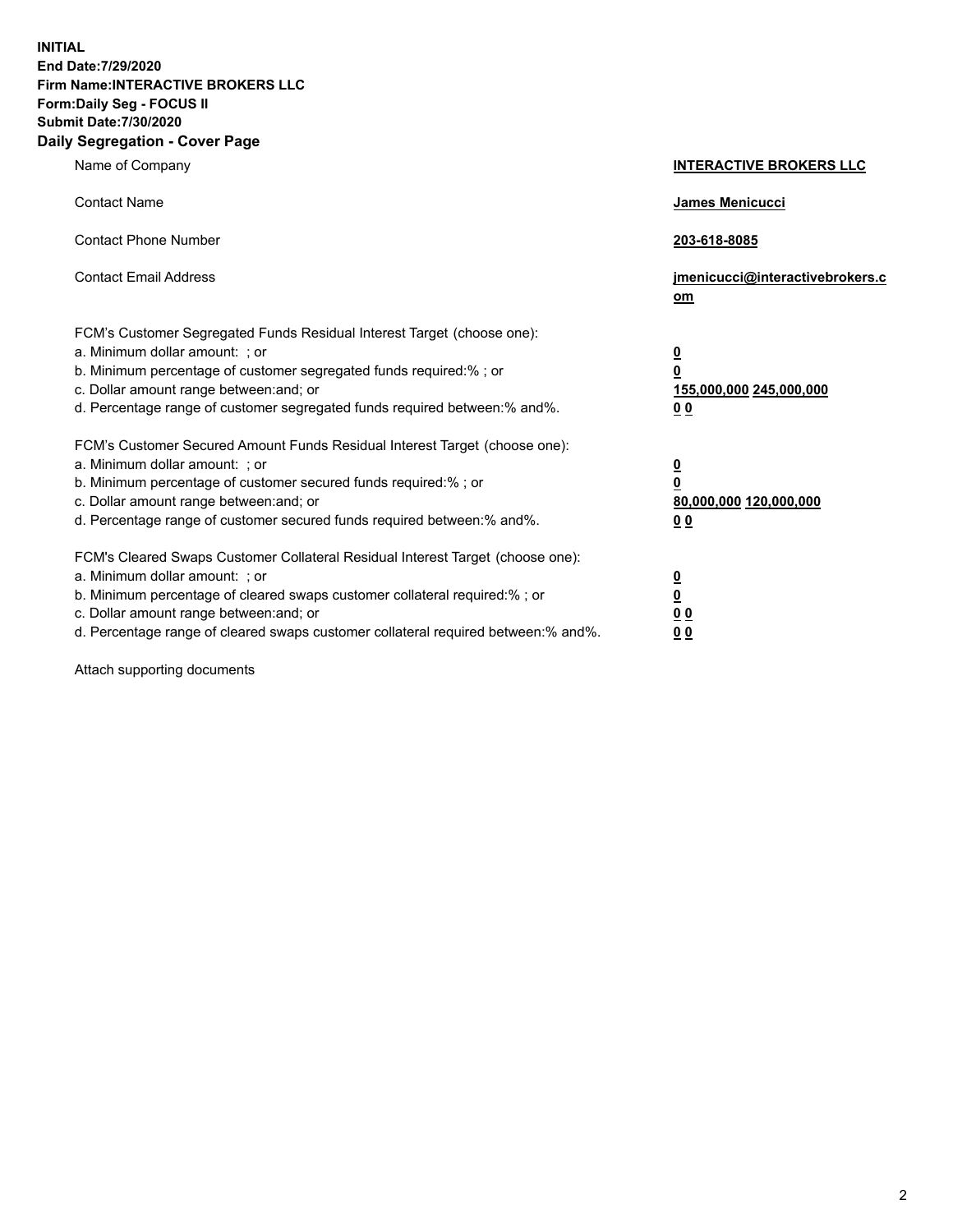**INITIAL End Date:7/29/2020 Firm Name:INTERACTIVE BROKERS LLC Form:Daily Seg - FOCUS II Submit Date:7/30/2020 Daily Segregation - Secured Amounts**

|     | Dany Ocgregation - Occurea Amounts                                                          |                               |
|-----|---------------------------------------------------------------------------------------------|-------------------------------|
|     | Foreign Futures and Foreign Options Secured Amounts                                         |                               |
|     | Amount required to be set aside pursuant to law, rule or regulation of a foreign            | $0$ [7305]                    |
|     | government or a rule of a self-regulatory organization authorized thereunder                |                               |
| 1.  | Net ledger balance - Foreign Futures and Foreign Option Trading - All Customers             |                               |
|     | A. Cash                                                                                     | 625,356,657 [7315]            |
|     | B. Securities (at market)                                                                   | $0$ [7317]                    |
| 2.  | Net unrealized profit (loss) in open futures contracts traded on a foreign board of trade   | 391,294 [7325]                |
| 3.  | Exchange traded options                                                                     |                               |
|     | a. Market value of open option contracts purchased on a foreign board of trade              | 3,260,658 [7335]              |
|     | b. Market value of open contracts granted (sold) on a foreign board of trade                | -1,595,703 [7337]             |
| 4.  | Net equity (deficit) (add lines 1. 2. and 3.)                                               | 627,412,906 [7345]            |
| 5.  | Account liquidating to a deficit and account with a debit balances - gross amount           | 4,671 [7351]                  |
|     | Less: amount offset by customer owned securities                                            | 0 [7352] 4,671 [7354]         |
| 6.  | Amount required to be set aside as the secured amount - Net Liquidating Equity              | 627,417,577 [7355]            |
|     | Method (add lines 4 and 5)                                                                  |                               |
| 7.  | Greater of amount required to be set aside pursuant to foreign jurisdiction (above) or line | 627,417,577 [7360]            |
|     | 6.                                                                                          |                               |
|     | FUNDS DEPOSITED IN SEPARATE REGULATION 30.7 ACCOUNTS                                        |                               |
| 1.  | Cash in banks                                                                               |                               |
|     | A. Banks located in the United States                                                       | 113,239,837 [7500]            |
|     | B. Other banks qualified under Regulation 30.7                                              | 0 [7520] 113,239,837 [7530]   |
| 2.  | Securities                                                                                  |                               |
|     | A. In safekeeping with banks located in the United States                                   | 479,915,000 [7540]            |
|     | B. In safekeeping with other banks qualified under Regulation 30.7                          | 0 [7560] 479,915,000 [7570]   |
| 3.  | Equities with registered futures commission merchants                                       |                               |
|     | A. Cash                                                                                     | $0$ [7580]                    |
|     | <b>B.</b> Securities                                                                        | $0$ [7590]                    |
|     | C. Unrealized gain (loss) on open futures contracts                                         | $0$ [7600]                    |
|     | D. Value of long option contracts                                                           | $0$ [7610]                    |
|     | E. Value of short option contracts                                                          | 0 [7615] 0 [7620]             |
| 4.  | Amounts held by clearing organizations of foreign boards of trade                           |                               |
|     | A. Cash                                                                                     | $0$ [7640]                    |
|     | <b>B.</b> Securities                                                                        | $0$ [7650]                    |
|     | C. Amount due to (from) clearing organization - daily variation                             | $0$ [7660]                    |
|     | D. Value of long option contracts                                                           | $0$ [7670]                    |
|     | E. Value of short option contracts                                                          | 0 [7675] 0 [7680]             |
| 5.  | Amounts held by members of foreign boards of trade                                          |                               |
|     | A. Cash                                                                                     | 154,116,951 [7700]            |
|     | <b>B.</b> Securities                                                                        | $0$ [7710]                    |
|     | C. Unrealized gain (loss) on open futures contracts                                         | -88,342 [7720]                |
|     | D. Value of long option contracts                                                           | 3,260,658 [7730]              |
|     | E. Value of short option contracts                                                          | -1,595,703 [7735] 155,693,564 |
|     |                                                                                             | $[7740]$                      |
| 6.  | Amounts with other depositories designated by a foreign board of trade                      | $0$ [7760]                    |
| 7.  | Segregated funds on hand                                                                    | $0$ [7765]                    |
| 8.  | Total funds in separate section 30.7 accounts                                               | 748,848,401 [7770]            |
| 9.  | Excess (deficiency) Set Aside for Secured Amount (subtract line 7 Secured Statement         | 121,430,824 [7380]            |
|     | Page 1 from Line 8)                                                                         |                               |
| 10. | Management Target Amount for Excess funds in separate section 30.7 accounts                 | 80,000,000 [7780]             |
| 11. | Excess (deficiency) funds in separate 30.7 accounts over (under) Management Target          | 41,430,824 [7785]             |
|     |                                                                                             |                               |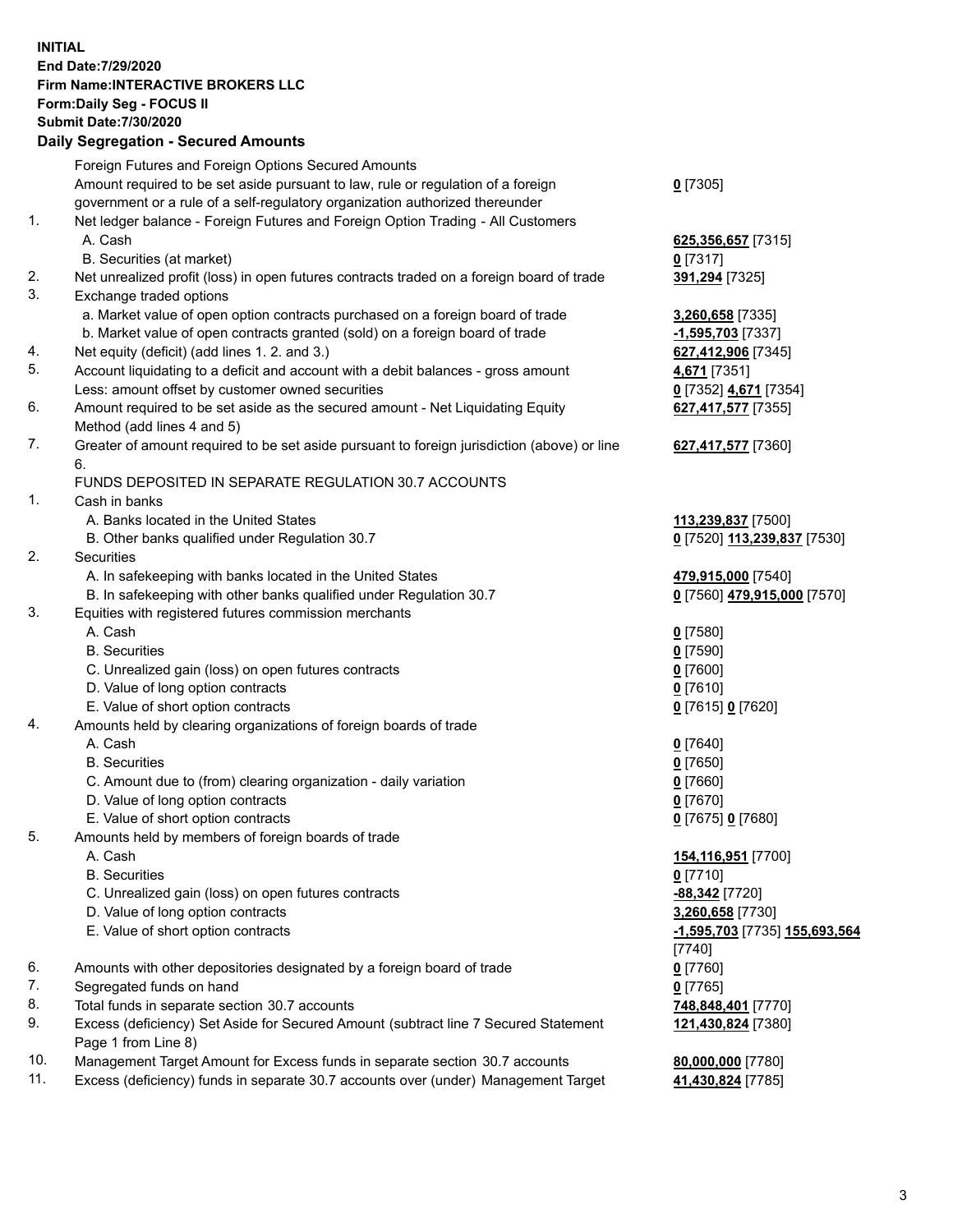**INITIAL End Date:7/29/2020 Firm Name:INTERACTIVE BROKERS LLC Form:Daily Seg - FOCUS II Submit Date:7/30/2020 Daily Segregation - Segregation Statement** SEGREGATION REQUIREMENTS(Section 4d(2) of the CEAct) 1. Net ledger balance A. Cash **5,312,739,648** [7010] B. Securities (at market) **0** [7020] 2. Net unrealized profit (loss) in open futures contracts traded on a contract market **148,711,319** [7030] 3. Exchange traded options A. Add market value of open option contracts purchased on a contract market **312,262,193** [7032] B. Deduct market value of open option contracts granted (sold) on a contract market **-261,874,474** [7033] 4. Net equity (deficit) (add lines 1, 2 and 3) **5,511,838,686** [7040] 5. Accounts liquidating to a deficit and accounts with debit balances - gross amount **6,188,733** [7045] Less: amount offset by customer securities **0** [7047] **6,188,733** [7050] 6. Amount required to be segregated (add lines 4 and 5) **5,518,027,419** [7060] FUNDS IN SEGREGATED ACCOUNTS 7. Deposited in segregated funds bank accounts A. Cash **1,197,859,957** [7070] B. Securities representing investments of customers' funds (at market) **2,544,162,865** [7080] C. Securities held for particular customers or option customers in lieu of cash (at market) **0** [7090] 8. Margins on deposit with derivatives clearing organizations of contract markets A. Cash **7,276,110** [7100] B. Securities representing investments of customers' funds (at market) **1,947,874,079** [7110] C. Securities held for particular customers or option customers in lieu of cash (at market) **0** [7120] 9. Net settlement from (to) derivatives clearing organizations of contract markets **-11,307,303** [7130] 10. Exchange traded options A. Value of open long option contracts **312,074,933** [7132] B. Value of open short option contracts **-261,832,979** [7133] 11. Net equities with other FCMs A. Net liquidating equity **0** [7140] B. Securities representing investments of customers' funds (at market) **0** [7160] C. Securities held for particular customers or option customers in lieu of cash (at market) **0** [7170] 12. Segregated funds on hand **0** [7150] 13. Total amount in segregation (add lines 7 through 12) **5,736,107,662** [7180] 14. Excess (deficiency) funds in segregation (subtract line 6 from line 13) **218,080,243** [7190] 15. Management Target Amount for Excess funds in segregation **155,000,000** [7194] 16. Excess (deficiency) funds in segregation over (under) Management Target Amount **63,080,243** [7198]

Excess